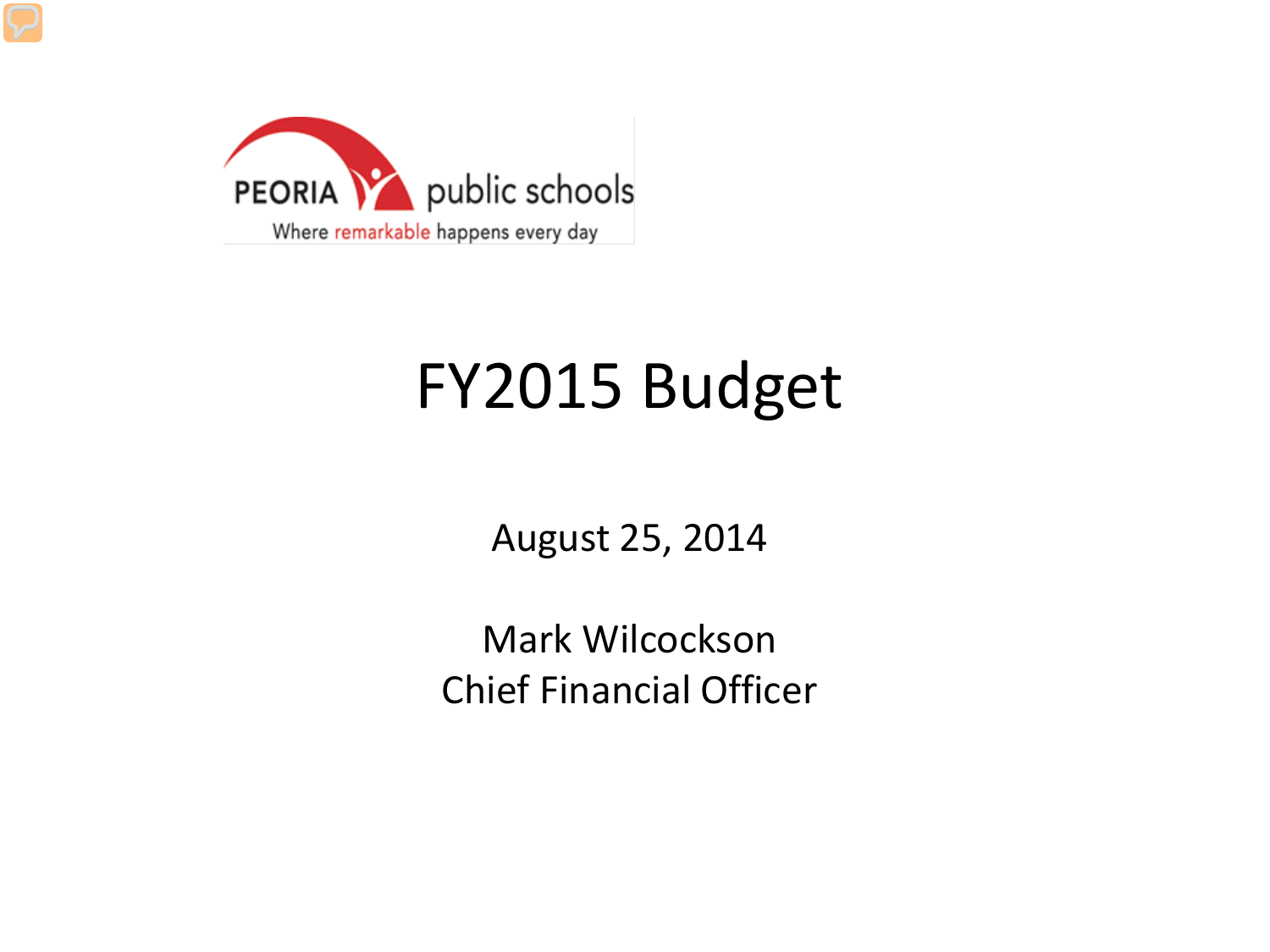# Why Adopt a Budget?

*Provide a Financial Plan to Support the District's Priorities and Strategic Initiatives Based on the District's Mission, Vision and Values for the Peoria Public Schools*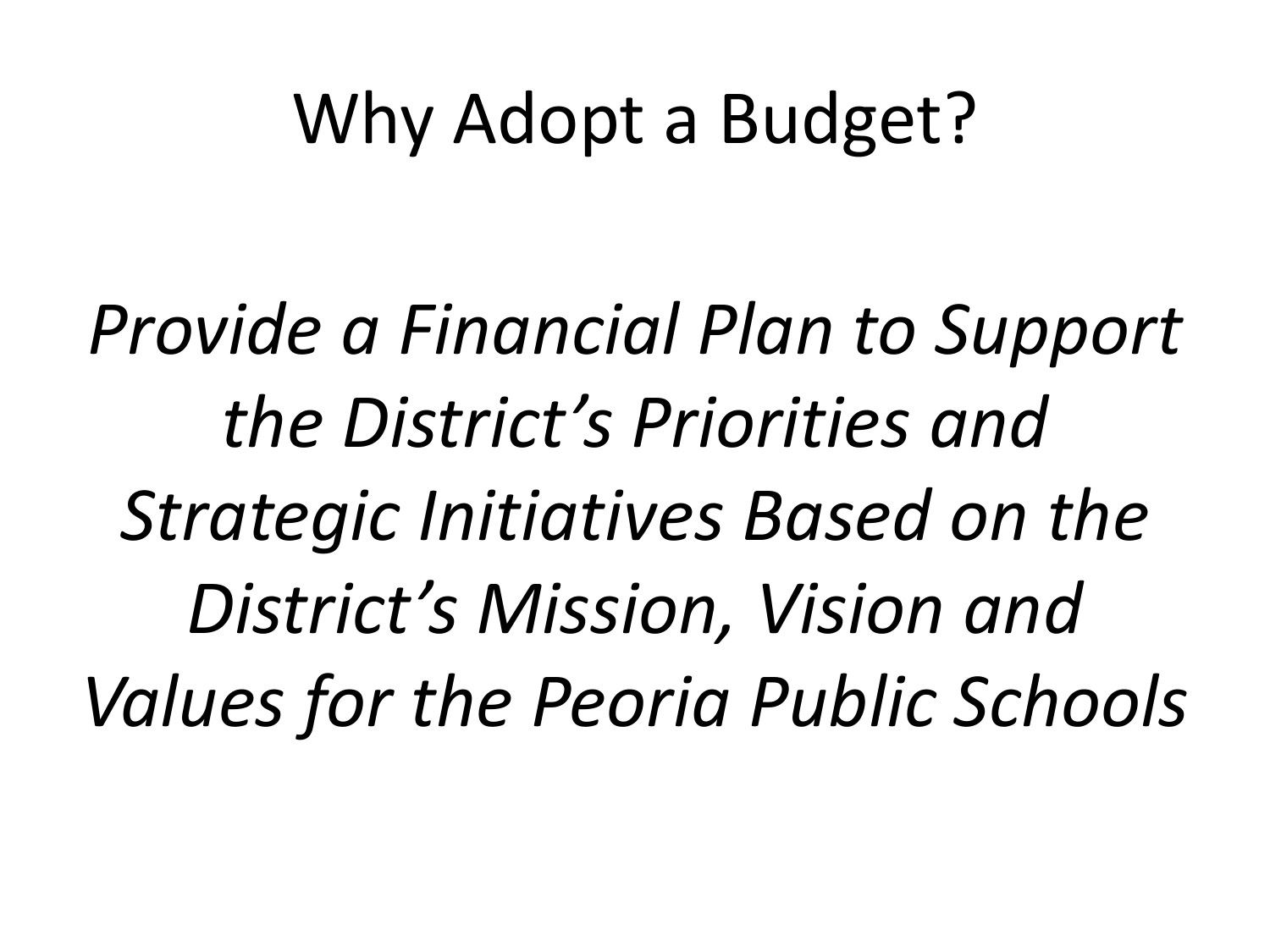## PSD150 – Mission, Vision and Values

**Mission -** Ensure that each student reaches his or her full academic and personal potential and is a well-balanced citizen.

**Vision** - We take pride in educating and graduating each student prepared and inspired to contribute to the world.

#### **Values**

- Excellence *that knows no fear of new and different ways*
- Respect *that recognizes differences and values people as they are*
- Integrity *that speaks the truth and acts with honor*
- Collaboration *that finds solutions and produces results*
- Communication *that builds understanding and enthusiasm*
- Commitment and Accountability *that foster action and achievement*

#### **Positioning Statement**

• Growing a world class district by redefining teaching and learning.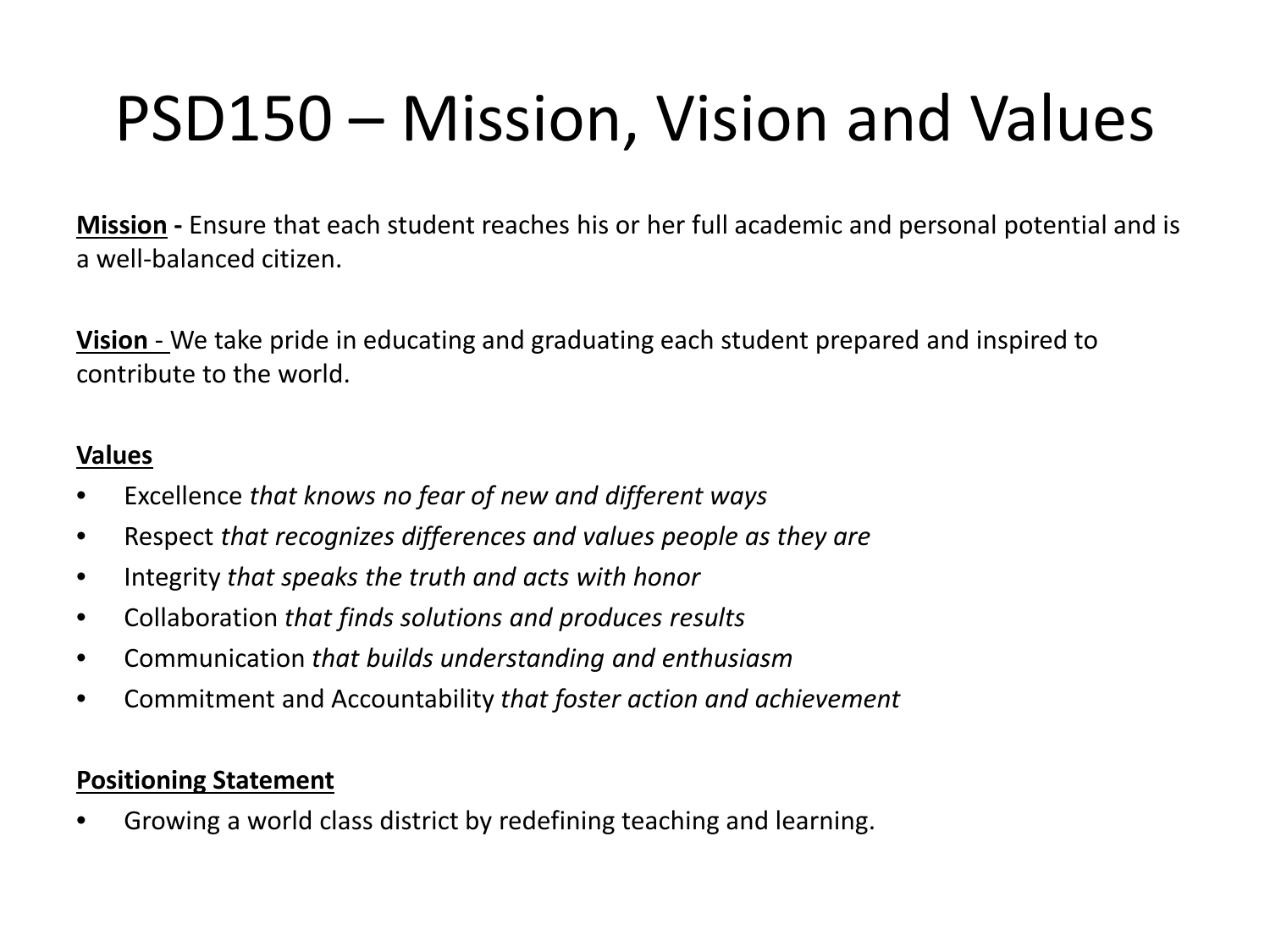# What Purpose Does the Budget Serve? (ISBE)

- Meet requirements imposed by Illinois law and applicable rules;
- Provide estimated spending to the local taxing authority; and
- Satisfy a minimum level of financial information for state, local and federal governments.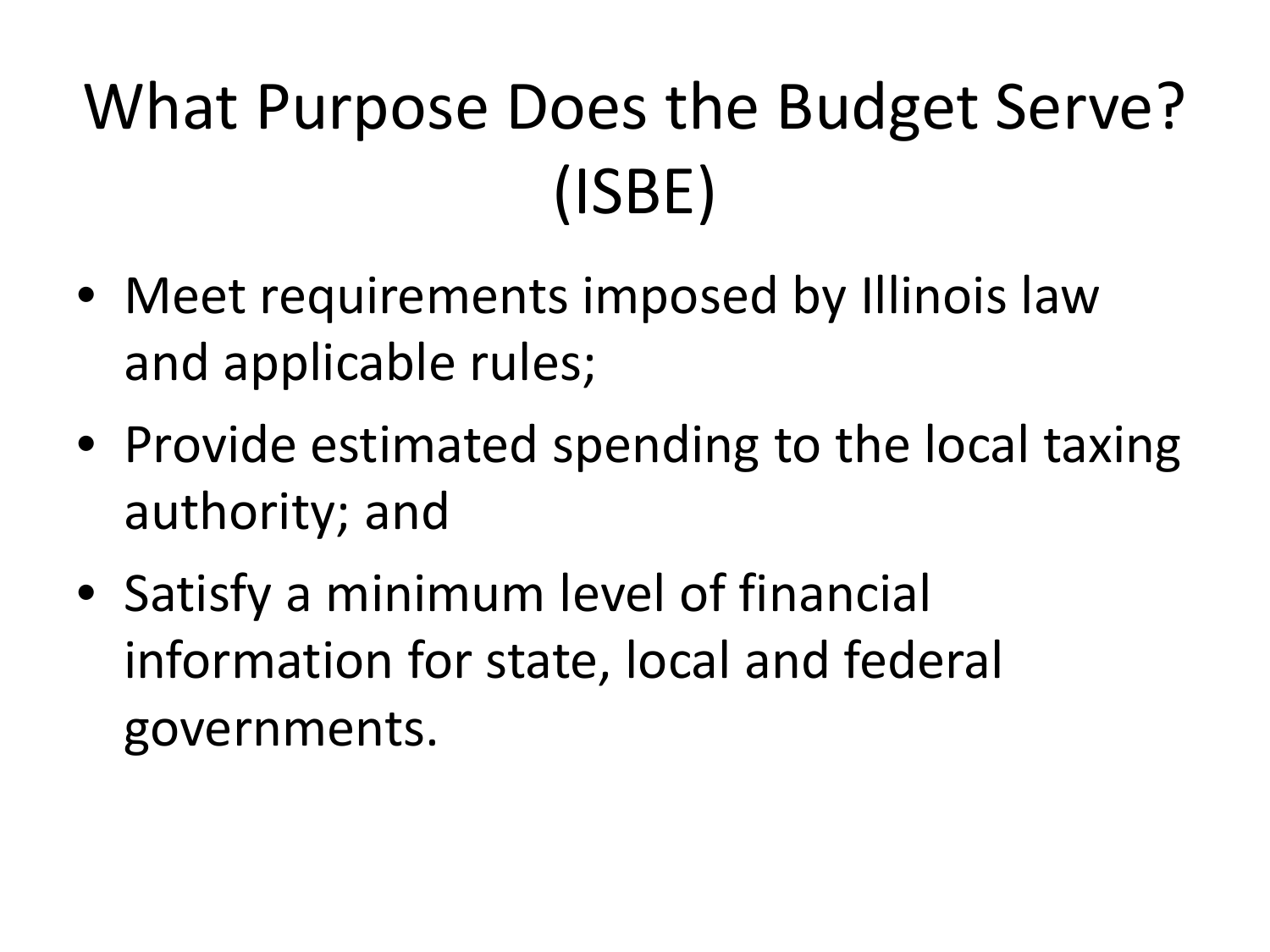# FY2015 Budget Adoption Process and Timeline

- August 11 FY2015 budget planning reviewed with the Board
- August 22 Initial budget posted for 30 day period Published public notice of availability of budget for public review
- August 25 Budget presented to the Board for review and discussion
- September 22 Budget hearing on proposed budget Board action on budget File with ROE and ISBE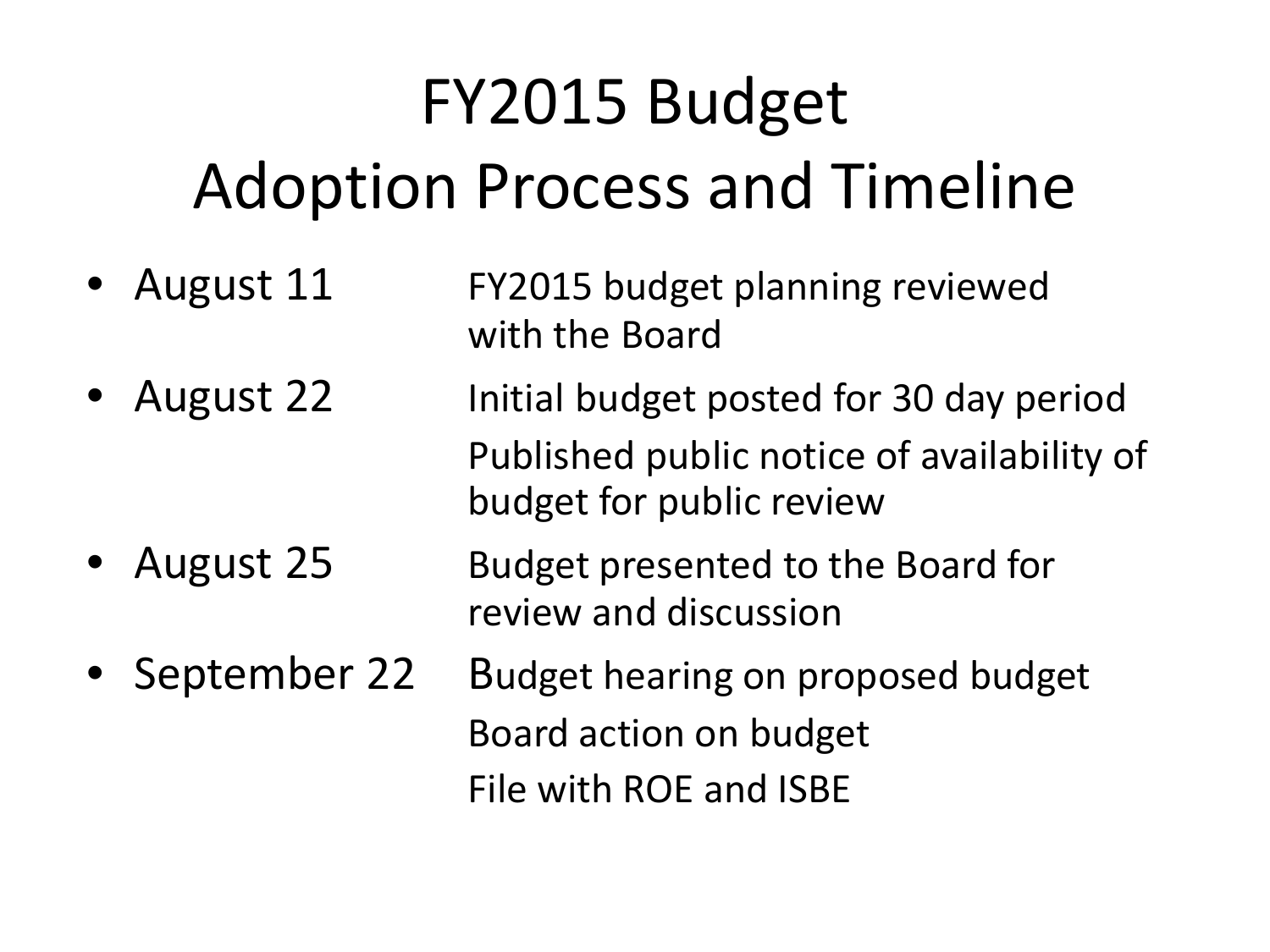# FY2015 Programmatic Budget Priorities

- Teaching and student learning will continue to be the highest district budget priority
- Appropriate technology to support teaching and learning
- Assuring teaching and learning spaces are appropriate to enhance learning
- Honoring and adhering to all collective bargaining agreements
- Safe and security school buildings
- Safe and reliable student transportation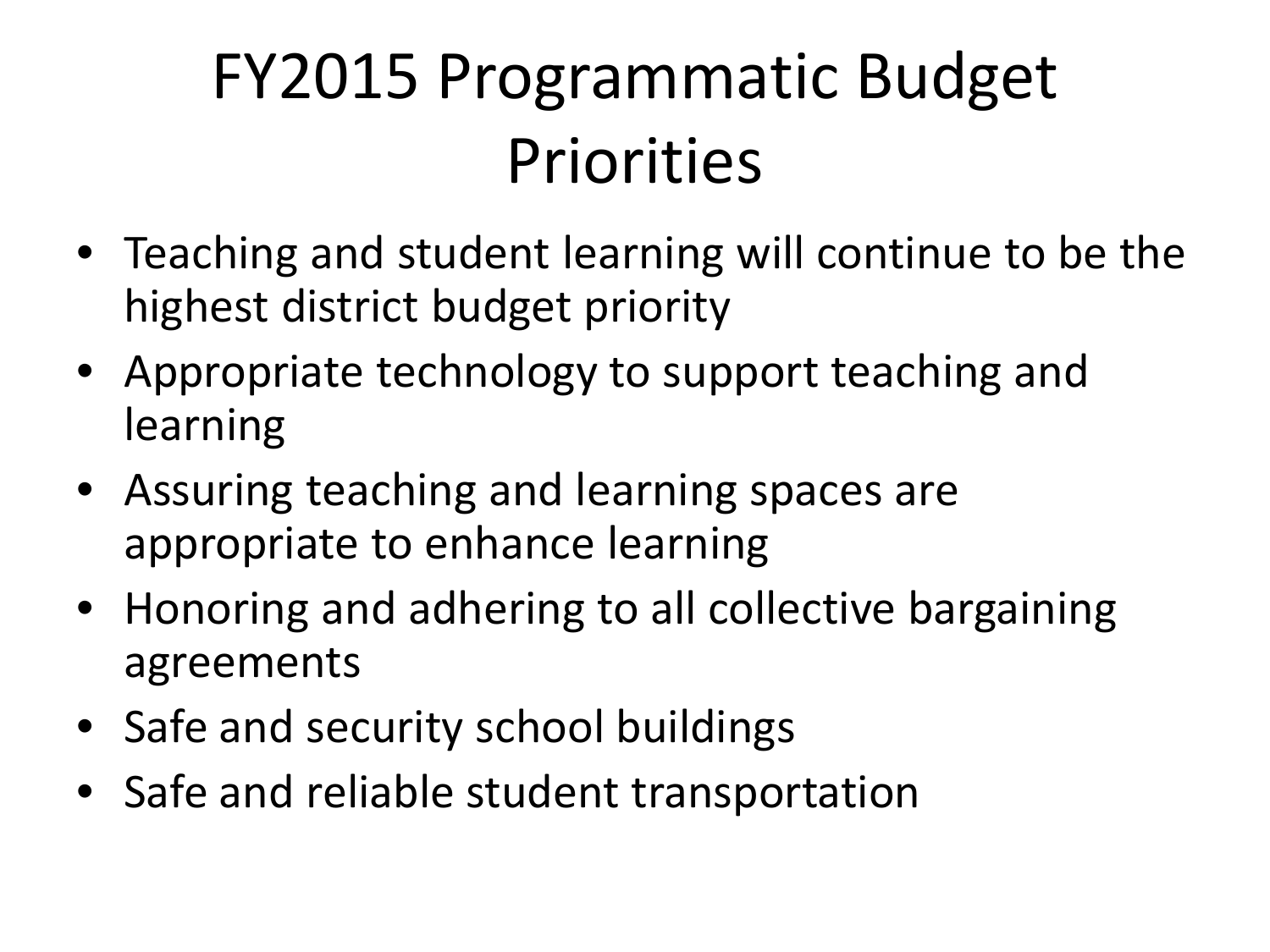# FY2015 Fiscal Budget Priorities

- Recognize that the FY2014 budget included a planned deficit to implement high educational priorities
- That narrowing the gap between revenues and expenditures will be a continuing process during this fiscal year and beyond
- That District budget planning needs to be more inclusive and start much earlier than current planning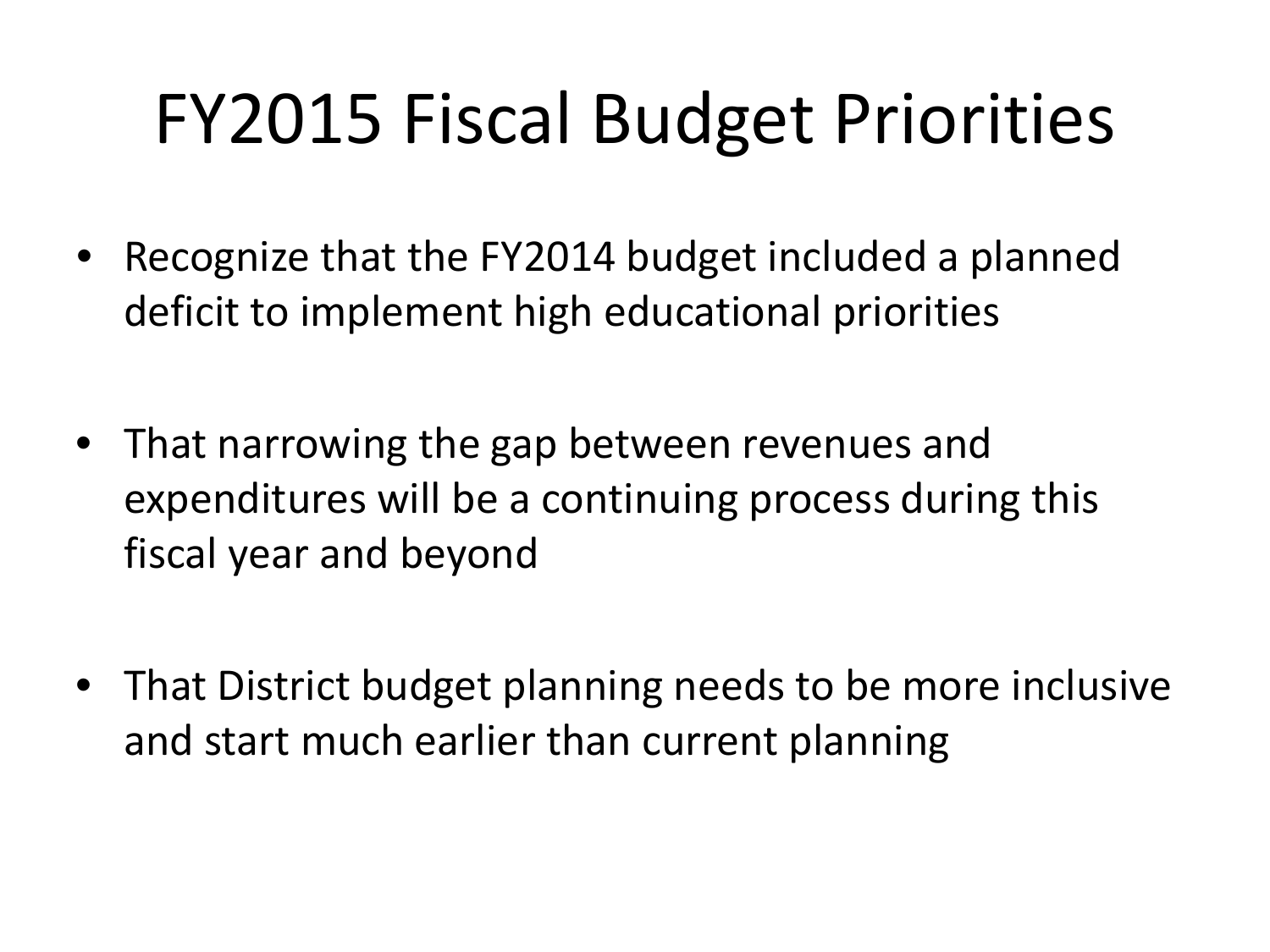# FY2015 Budget Challenges

- Most local, state and federal revenue sources are stagnant at best while expenditures increase
- Salaries and benefits continue to increase and take an increasing share of the budget
- Staffing counts are level and will continue to be reviewed and prioritized during the fiscal year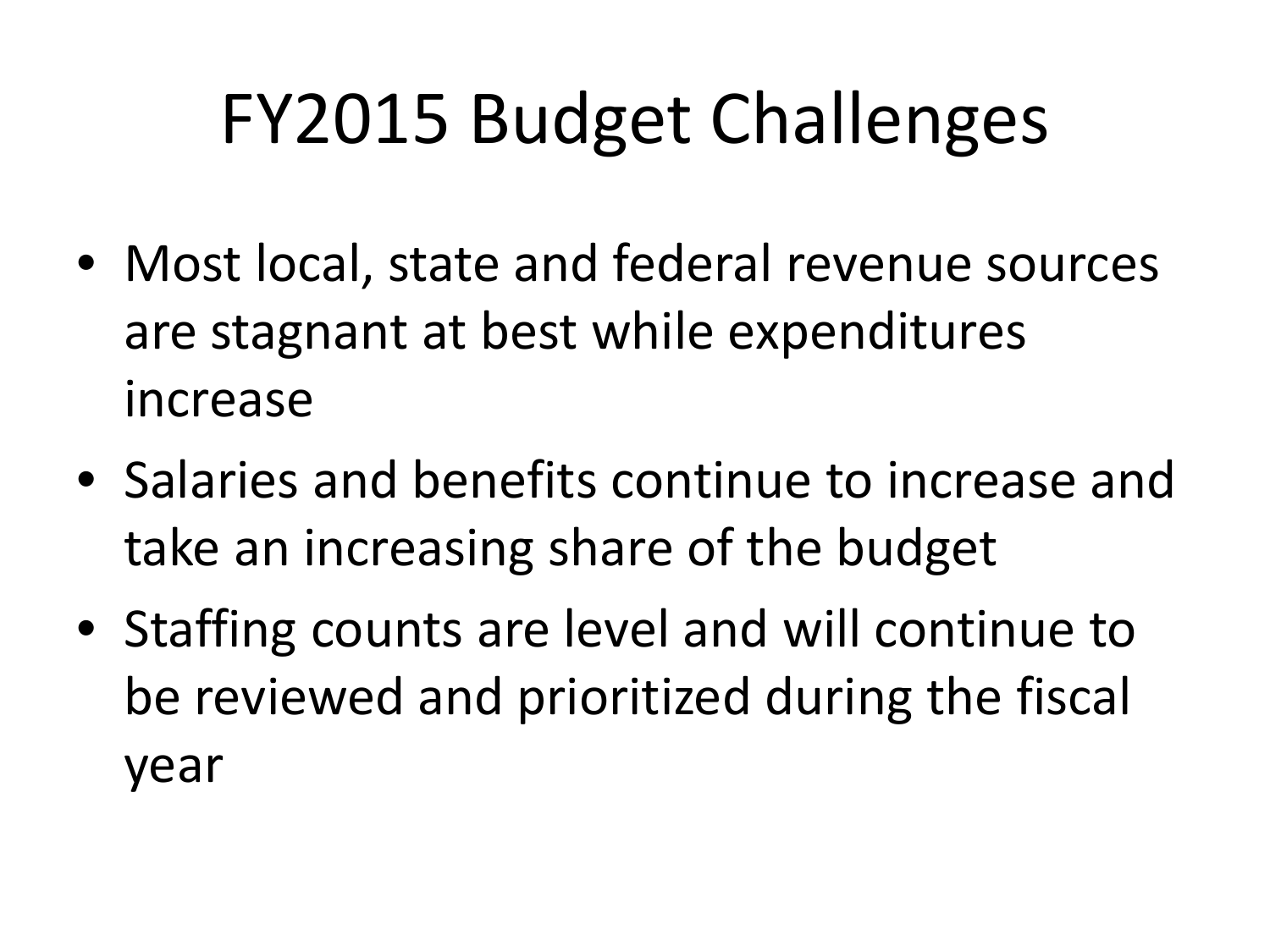### Review of FY2014 Amended Budget

|                                    |                                     |             |                |              |                | <b>TOTAL</b>     |                     |                |                          |             |               |                |
|------------------------------------|-------------------------------------|-------------|----------------|--------------|----------------|------------------|---------------------|----------------|--------------------------|-------------|---------------|----------------|
|                                    |                                     |             |                |              | <b>IMRF/</b>   | <b>OPERATING</b> |                     | <b>CAP</b>     | <b>WORK</b>              |             | <b>LIFE</b>   | <b>GRAND</b>   |
|                                    |                                     | ED          | <b>0&amp;M</b> | <b>TRANS</b> | <b>SOC SEC</b> | <b>FUNDS</b>     | <b>Debt Service</b> | Projects       | <b>CASH</b>              | <b>TORT</b> | <b>SAFETY</b> | <b>TOTAL</b>   |
|                                    |                                     |             |                |              |                |                  |                     |                |                          |             |               |                |
| <b>Revenues</b>                    | <b>Property Taxes</b>               | 29,871,763  | 6,579,683      | 2,631,873    | 5,616,166      | 44,699,486       | 14,366,789          |                |                          | 6,361,610   | 657,968       | 66,085,853     |
|                                    | <b>Replacement Taxes</b>            | 10,650,000  | 1,700,000      |              | 190,000        | 12,540,000       |                     |                |                          |             |               | 12,540,000     |
|                                    | <b>State Grants</b>                 | 7,952,770   |                | 3,955,000    |                | 11,907,770       |                     | 3,543,570      |                          |             |               | 15,451,340     |
|                                    | <b>General State Aid</b>            | 44,592,939  |                |              |                | 44,592,939       |                     |                |                          |             |               | 44,592,939     |
|                                    | <b>Federal Sources</b>              | 29,573,647  |                |              |                | 29,573,647       | 125,017             |                |                          |             |               | 29,698,664     |
|                                    | Other                               | 3,820,546   | 3,483,251      | 254,500      |                | 7,558,297        | 15,000              | 10,000         | 20,000                   | 100,000     |               | 7,703,297      |
|                                    | "On Behalf of" Payments             | 15,000,000  |                |              |                | 15,000,000       |                     |                |                          |             |               | 15,000,000     |
|                                    | <b>Total Direct Revenues</b>        | 141,461,665 | 11,762,934     | 6,841,373    | 5,806,166      | 165,872,139      | 14,506,806          | 3,553,570      | 20,000                   | 6,461,610   | 657,968       | 191,072,094    |
|                                    |                                     |             |                |              |                |                  |                     |                |                          |             |               |                |
| <b>Expenditures Salaries</b>       |                                     | 84,901,602  | 6,959,436      | 4,751,214    |                | 96,612,252       |                     | 119,594        |                          | 2,499,301   | 285,000       | 99,516,148     |
|                                    | <b>Benefits</b>                     | 18,682,187  | 1,565,776      | 340,793      | 6,294,275      | 26,883,031       |                     | 4,972          |                          | 1,709,611   | 88,350        | 28,685,964     |
|                                    | <b>Purchased Services</b>           | 18,394,064  | 3,046,990      | 998,500      |                | 22,439,554       |                     | 121,075        |                          | 1,852,649   | 145,873       | 24,559,151     |
|                                    | <b>Supplies and Materials</b>       | 3,762,137   | 828,676        | 1,818,503    |                | 6,409,316        |                     |                |                          | 61,653      | 2,074         | 6,473,043      |
|                                    | <b>Capital Outlay</b>               | 2,330,818   | 197,774        | 580,997      |                | 3,109,589        |                     | 14,750,353     |                          | 169,409     | 150,254       | 18,179,605     |
|                                    | <b>Other Objects</b>                | 1,139,341   |                |              |                | 1,139,341        | 15,800,554          |                |                          | 103,500     |               | 17,043,395     |
|                                    | <b>Non-Capitalized Assets</b>       |             |                |              |                |                  |                     |                |                          |             |               |                |
|                                    | <b>Termination Benefits</b>         | 45,000      | 19,000         |              |                | 64,000           |                     |                |                          | 2,000       |               | 66,000         |
|                                    | Debt Service transfer               |             |                |              |                |                  |                     |                |                          |             |               |                |
|                                    | <b>Total Direct Exp.</b>            | 129,255,149 | 12,617,652     | 8,490,007    | 6,294,275      | 156,657,083      | 15,800,554          | 14,995,994     | $\overline{\phantom{a}}$ | 6,398,123   | 671,551       | 194,523,306    |
|                                    | "On Behalf of" Payments             | 15,000,000  |                |              |                | 15,000,000       |                     |                |                          |             |               | 15,000,000     |
|                                    | <b>Total Expenditures</b>           | 144,255,149 | 12,617,652     | 8,490,007    | 6,294,275      | 171,657,083      | 15,800,554          | 14,995,994     | $\overline{\phantom{a}}$ | 6,398,123   | 671,551       | 209,523,306    |
| Revenues over (under) Expenditures |                                     | (2,793,484) | (854, 718)     | (1,648,634)  | (488, 109)     | (5,784,944)      | (1, 293, 748)       | (11, 442, 424) | 20,000                   | 63,487      | (13, 583)     | (18, 451, 212) |
|                                    |                                     |             |                |              |                |                  |                     |                |                          |             |               |                |
|                                    | Fund Balance Beg of Yr July 1, 2013 | 8,940,772   | (31,600)       | 5,479,972    | 2,029,516      | 16,418,660       | 12,620,561          | 17,936,704     | 37,754,101               | (1,870,628) | (141, 235)    | 82,718,163     |
|                                    | End of Yr (projected)               | 6,147,288   | (886, 318)     | 3,831,338    | 1,541,407      | 10,633,716       | 11,326,813          | 6,494,280      | 37,774,101               | (1,807,141) | (154, 818)    | 64,266,951     |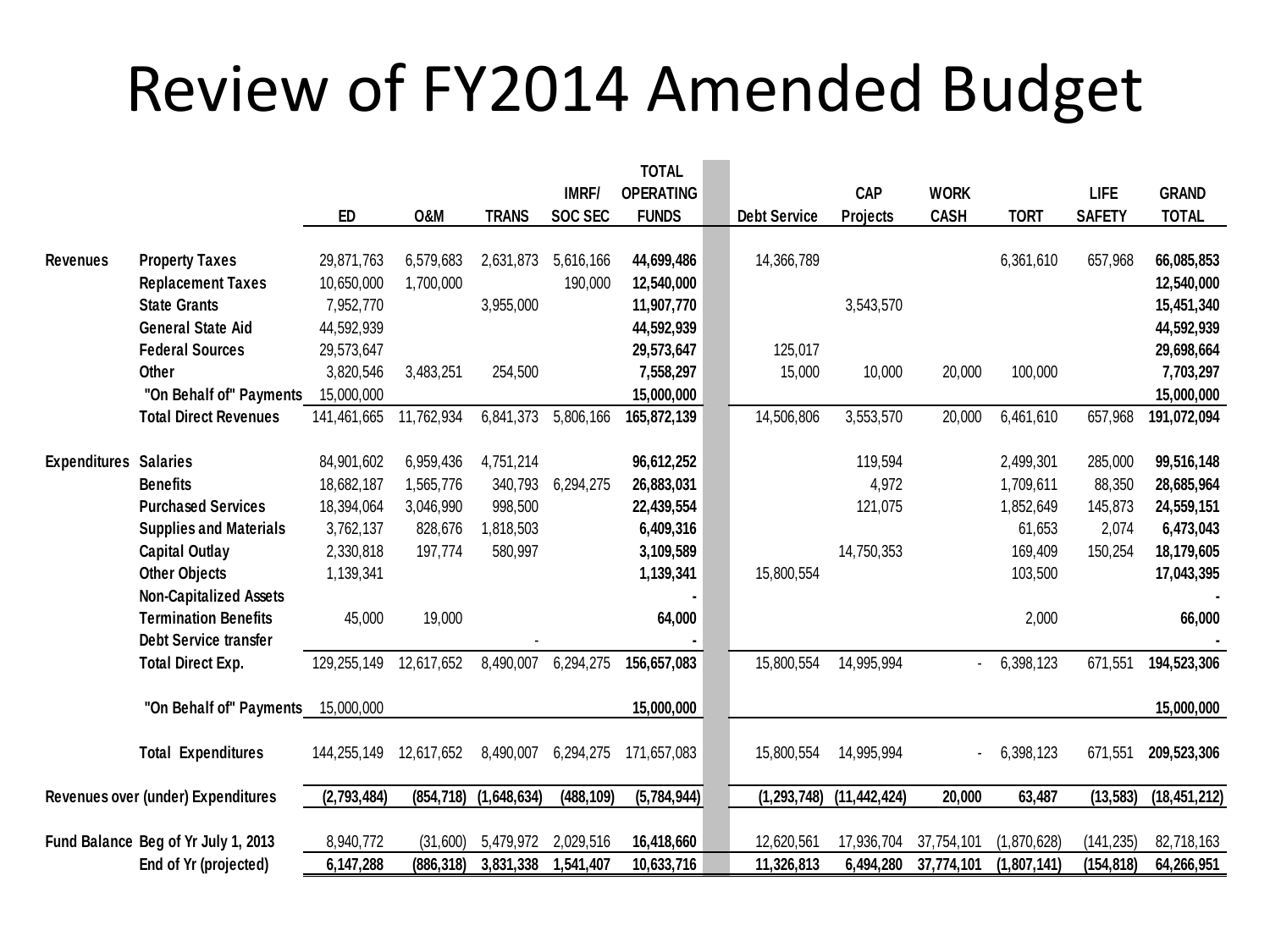#### **Key Operating Revenue Assumptions Local Property Taxes**

|                                 | 2009          | 2010          | 2011          | 2012          | 2013          |
|---------------------------------|---------------|---------------|---------------|---------------|---------------|
| Rate Setting EAV                | 1,397,732,430 | 1,401,352,412 | 1,372,303,567 | 1,341,948,327 | 1,303,472,658 |
| Percent Change                  |               | 0.3%          | $-2.1%$       | $-2.2%$       | $-2.9%$       |
| Tax Rates                       |               |               |               |               |               |
| <b>Operating Funds</b>          | 3.28065       | 3.27249       | 3.28079       | 3.30104       | 3.31347       |
| <b>Other Limited Levies</b>     | 0.09000       | 0.14000       | 0.14000       | 0.14000       | 0.14000       |
| <b>Unlimited Levies</b>         | 1.51041       | 1.51822       | 1.51075       | 1.54214       | 1.61111       |
| Total                           | 4.88106       | 4.93071       | 4.93154       | 4.98318       | 5.06458       |
| Tax Extension                   |               |               |               |               |               |
| <b>Operating Funds</b>          | 45,854,709    | 45,859,118    | 45,022,398    | 44,298,251    | 43,190,175    |
| Other Limited Levies            | 1,257,959     | 1,961,893     | 1,921,225     | 1,878,728     | 1,824,862     |
| <b>Unlimited Levies</b>         | 21,111,490    | 21,275,613    | 20,732,076    | 20,694,722    | 21,000,378    |
| Total                           | 68,224,159    | 69,096,624    | 67,675,699    | 66,871,701    | 66,015,416    |
| Percet Change in Tax Extensions |               |               |               |               |               |
| <b>Operating Funds</b>          |               | 0.01%         | $-1.82%$      | $-1.61%$      | $-2.50%$      |
| <b>Other Limited Levies</b>     |               | 55.96%        | $-2.07\%$     | $-2.21%$      | $-2.87%$      |
| <b>Unlimited Levies</b>         |               | 0.78%         | $-2.55%$      | $-0.18%$      | 1.48%         |
| Total                           |               | 1.28%         | $-2.06%$      | $-1.19%$      | $-1.28%$      |

Operating Funds are Ed., O and M, Transportation, and IMRF/SS. Other Limited Levies are Working Cash, Fire Safety, Special Ed and Lease Unlimited Levies are Bond and Interest, PBC Lease, and Tort Immunity

#### **Local Property Taxes (30% of Operating Revenue)**

- Per Supervisor of Assessments level EAVs for PSD in 2014
- Continue maximum tax rates
- Level local property tax revenues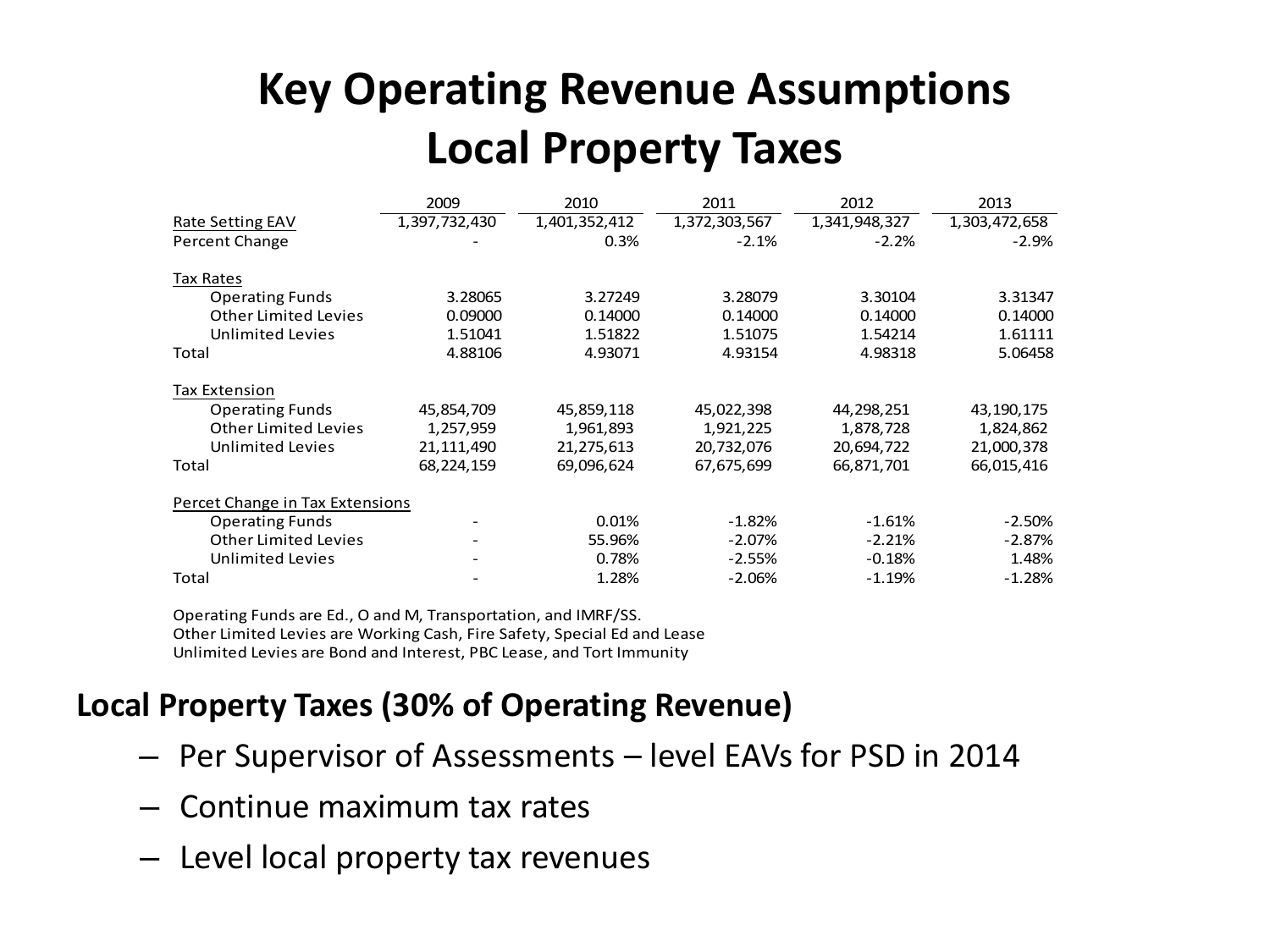### Key Operating Revenue Assumptions

#### • **General State Aid (30% of Operating Revenue)**

- Budget based on funding assumptions provided by the ISBE
- Assumes GSA appropriation will not be reduced (and temporary income tax extended)
- Level GSA revenue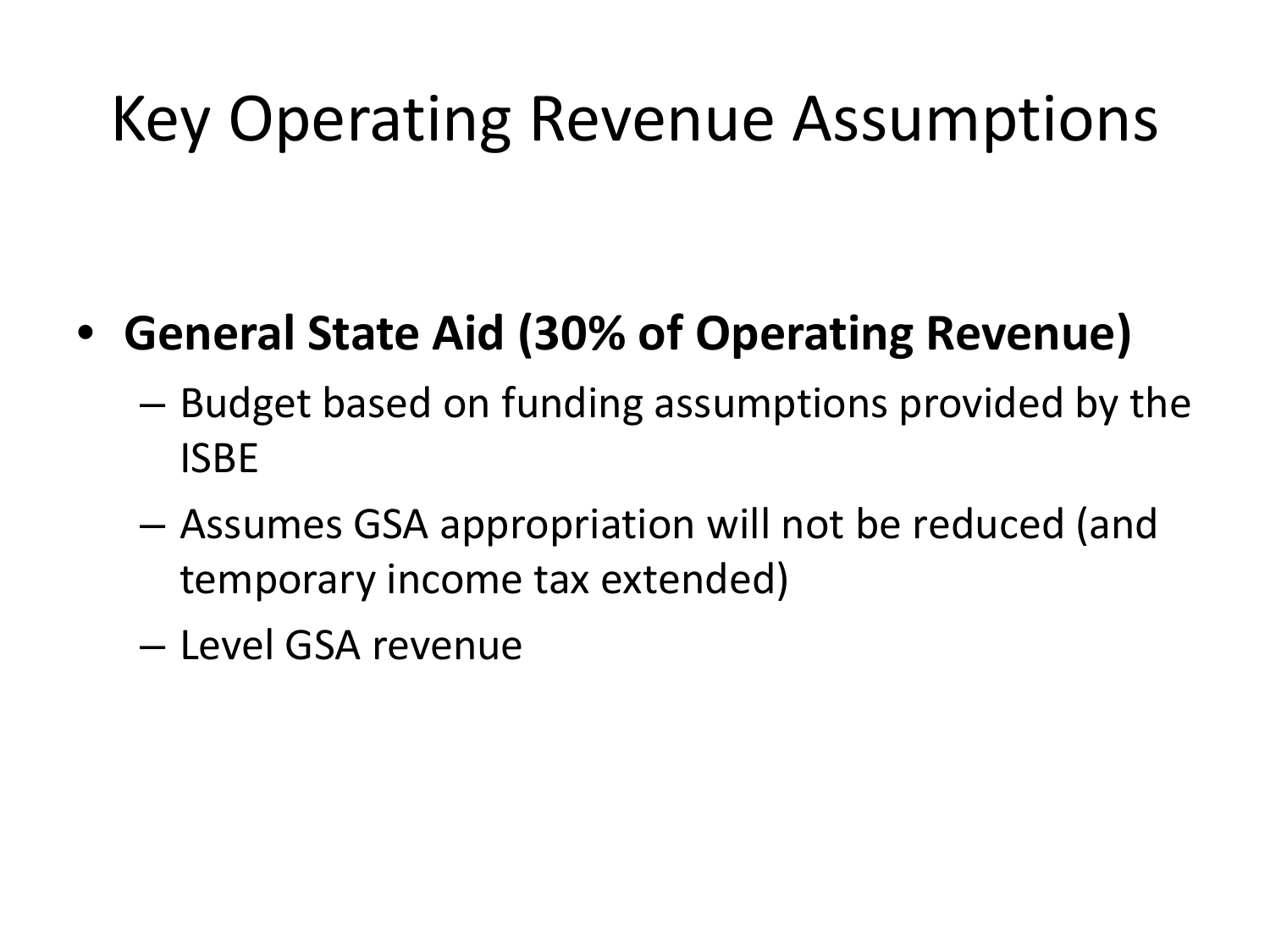## **Key Operating Revenue Assumptions**

- **Federal Sources (20% of total operating revenue)**
	- Elimination of SIG funding (\$2.3 million)
	- All other federal revenue sources level
- **Restricted State Grants (8% of total operating revenue)**
	- Based on state appropriations level with prior year
- **Corporate Personal Property Replacement Taxes (8% of total operating revenue)**
	- Notified of by Department of Revenue CPPRT revenues level with FY2014 budget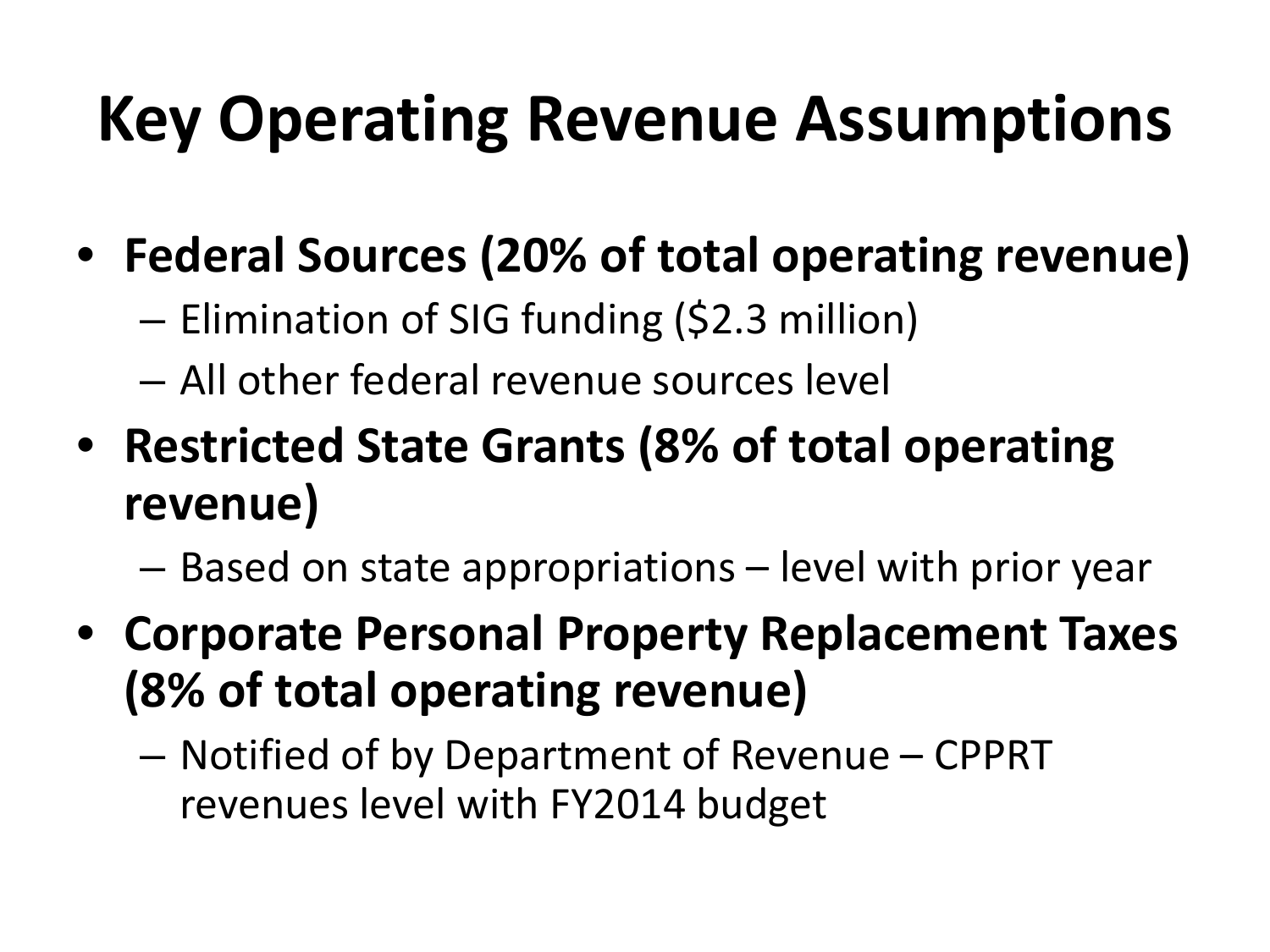### **Key Operating Expenditures Assumptions**

- **Salaries (62% of operating expenditures) and Benefits (17%), totaling 79% of total expenditures**
	- Salaries and benefits for all current employees
	- Includes salary increases for negotiated and nonnegotiated employees
	- Health insurance is level with FY2014, will receive updated information in September in time for adopted budget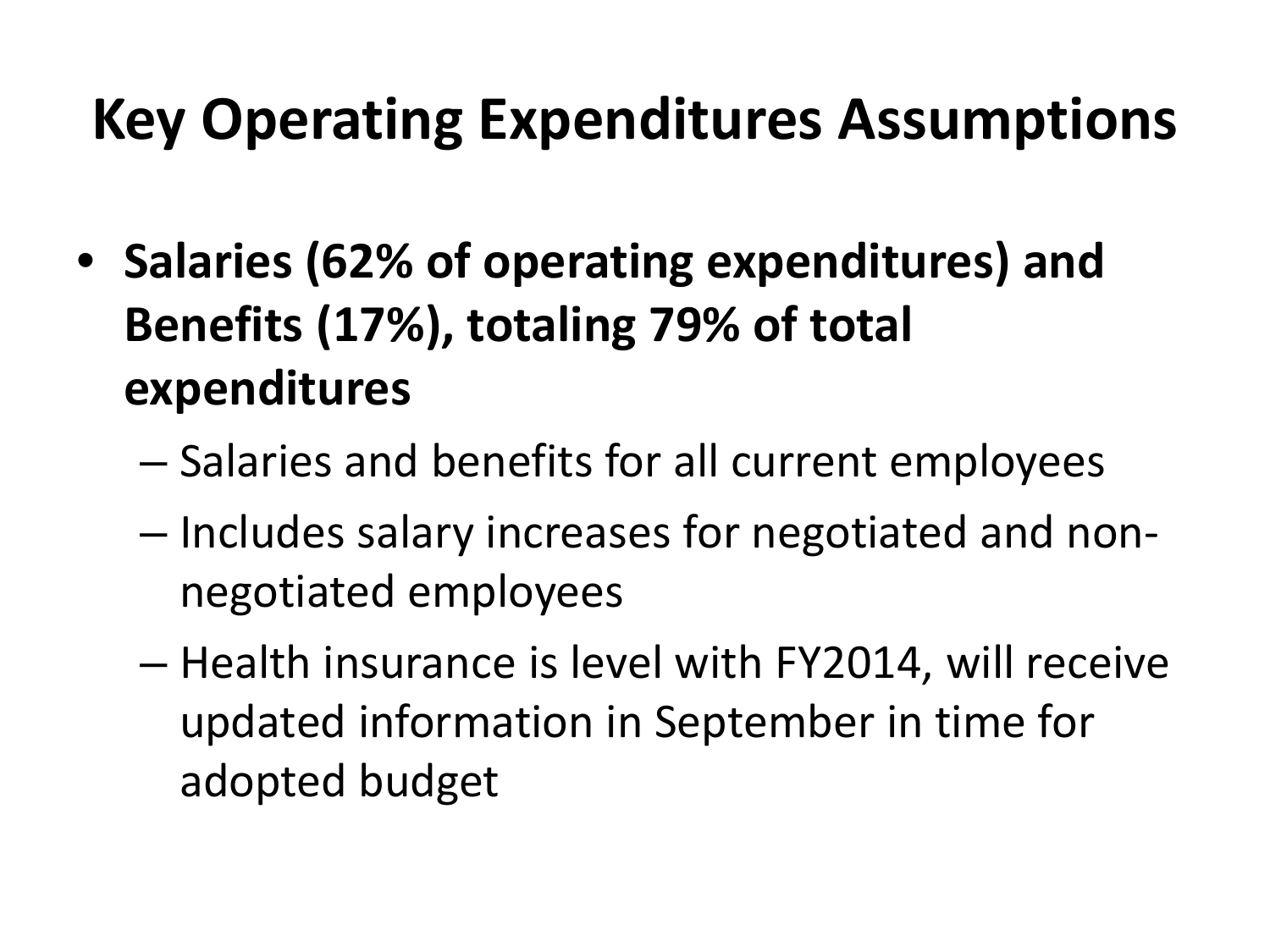### **KEY OPERATING EXPENDITURE ASSUMPTIONS**

- **Purchased Services -utilities, supplies, insurance, legal expenses (14% of total operating expenditures)**
	- Utility costs per unit expected to increase by 2.5% for electricity and 5.5% (natural gas) while consumption of natural gas is projected to decrease
	- Increasing insurance costs (3.1%) and planned decrease in legal costs
	- District wide copier replacement beginning in FY2015
	- Budgeting level costs for other Purchased Services

#### • **Allocations for discretionary strategic initiatives**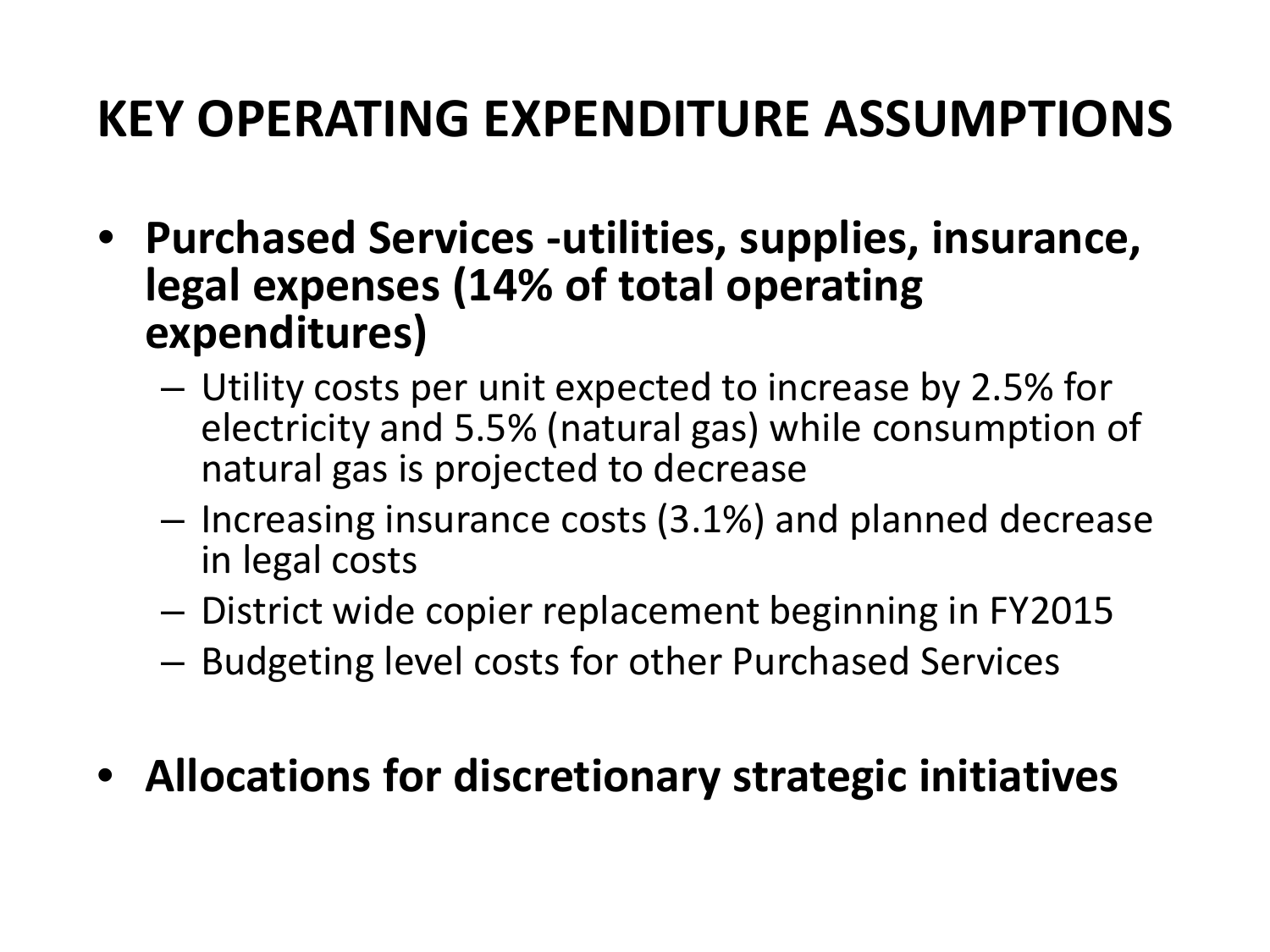### CHANGES IN BUDGETED OPERATING REVENUES AND EXPENDITURES FY2014 TO FY2015

|                                           | FY2014 TOTAL     | <b>FY2015 TOTAL</b> |                |                |
|-------------------------------------------|------------------|---------------------|----------------|----------------|
|                                           | <b>OPERATING</b> | <b>OPERATING</b>    |                | <b>PERCENT</b> |
| <b>REVENUE</b>                            | <b>FUNDS</b>     | <b>FUNDS</b>        | <b>CHANGE</b>  | <b>CHANGE</b>  |
| <b>Property Taxes</b>                     | 44,699,486       | 44,669,289          | (30, 197)      | $-0.1%$        |
| <b>Replacement Taxes</b>                  | 12,540,000       | 12,508,512          | (31, 488)      | $-0.3%$        |
| <b>State Grants</b>                       | 11,907,770       | 11,977,103          | 69,333         | 0.6%           |
| <b>General State Aid</b>                  | 44,592,939       | 44,710,529          | 117.590        | 0.3%           |
| <b>Federal Sources</b>                    | 29,573,647       | 24,372,141          | (5, 201, 506)  | $-17.6%$       |
| <b>Other</b>                              | 7,558,297        | 6,260,600           | (1, 297, 697)  | $-17.2%$       |
| "On Behalf of" Payments                   | 15,000,000       | 19,000,000          | 4,000,000      | 26.7%          |
| <b>Total Direct Revenues</b>              | 165,872,139      | 163,498,174         | (2, 373, 965)  | $-1.4%$        |
| <b>EXPENDITURES</b>                       |                  |                     |                |                |
| <b>Salaries</b>                           | 96,612,252       | 95,971,533          | (640, 719)     | $-0.7%$        |
| <b>Benefits</b>                           | 26,883,031       | 28,485,135          | 1,602,104      | 6.0%           |
| <b>Purchased Services</b>                 | 22,439,554       | 21,422,406          | (1,017,148)    | $-4.5%$        |
| <b>Supplies and Materials</b>             | 6,409,316        | 6,800,715           | 391.399        | 6.1%           |
| <b>Capital Outlay</b>                     | 3,109,589        | 2,746,065           | (363, 524)     | $-11.7%$       |
| <b>Other Objects</b>                      | 1,139,341        | 1,273,005           | 133,664        | 11.7%          |
| <b>Non-Capitalized Assets</b>             |                  | 20,000              | 20,000         |                |
| <b>Termination Benefits</b>               | 64,000           | 30,000              | (34,000)       | $-53.1%$       |
| "On Behalf of" Payments                   | 15,000,000       | 19,000,000          | 4,000,000      | 26.7%          |
| <b>Total Expenditures</b>                 | 171,657,083      | 175,748,859         | 4,091,776      | 2.4%           |
| <b>Revenues Over (Under) Expenditures</b> | (5,784,944)      | (12, 250, 685)      | (6, 465, 741)  |                |
| Beginning of Year July 1, 2014            | 16,418,660       | 10,633,716          | (5,784,944)    | $-35.2%$       |
| End of Year (projected)                   | 10,633,716       | (1,616,969)         | (12, 250, 685) | $-115.2%$      |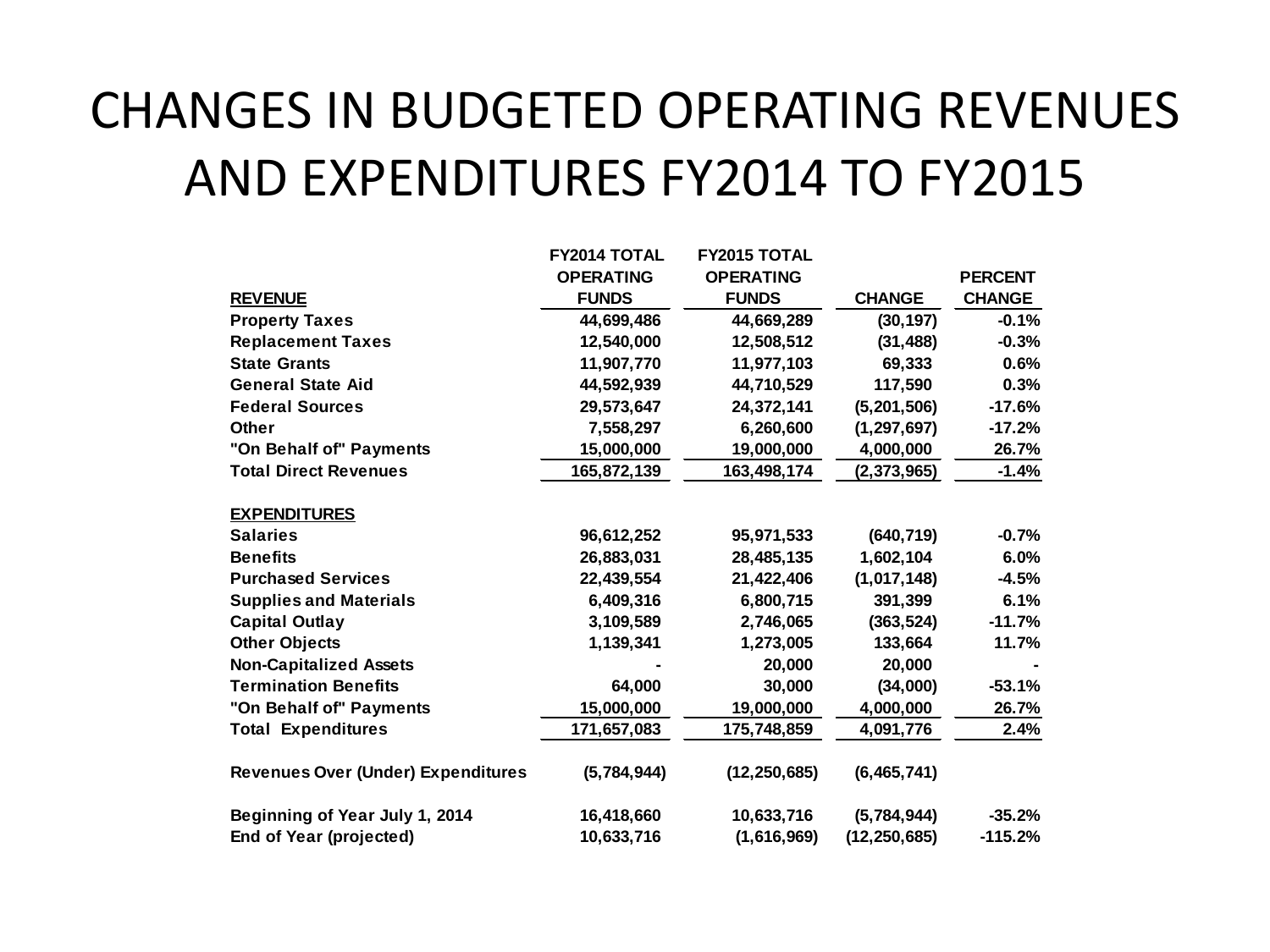### PEORIA SCHOOL DISTRICT 150 FY 2015 BUDGET SUMMARY

| <b>IMRF/</b><br><b>OPERATING</b><br><b>CAP</b><br><b>WORK</b><br>LIFE<br><b>GRAND</b><br>ED<br><b>O&amp;M</b><br><b>SOC SEC</b><br><b>FUNDS</b><br><b>CASH</b><br><b>TORT</b><br><b>TOTAL</b><br><b>TRANS</b><br><b>Debt Service</b><br><b>SAFETY</b><br><b>Projects</b> |           |
|--------------------------------------------------------------------------------------------------------------------------------------------------------------------------------------------------------------------------------------------------------------------------|-----------|
|                                                                                                                                                                                                                                                                          |           |
|                                                                                                                                                                                                                                                                          |           |
|                                                                                                                                                                                                                                                                          |           |
| 66,353,069<br>5,593,577<br>44,669,289<br>14,689,916<br>6,336,024<br>657,840<br><b>Revenues</b><br><b>Property Taxes</b><br>29,865,948<br>6,578,403<br>2,631,361                                                                                                          |           |
| <b>Replacement Taxes</b><br>12,508,512<br>10,618,512<br>1,700,000<br>190,000<br>12,508,512                                                                                                                                                                               |           |
| <b>State Grants</b><br>4,000,000<br>11,977,103<br>7,977,103<br>11,977,103                                                                                                                                                                                                |           |
| <b>General State Aid</b><br>44,710,529<br>44,710,529<br>44,710,529                                                                                                                                                                                                       |           |
| <b>Federal Sources</b><br>24,372,141<br>24,372,141<br>24,372,141                                                                                                                                                                                                         |           |
| 2,119,080<br>302,700<br>10,000<br>100,000<br>6,517,704<br>Other<br>3,837,920<br>900<br>6,260,600<br>140,104<br>7,000                                                                                                                                                     |           |
| "On Behalf of" Payments<br>19,000,000<br>19,000,000<br>19,000,000                                                                                                                                                                                                        |           |
| <b>Total Revenues</b><br>7,000<br>10,000<br>12,116,323<br>6,934,061<br>5,784,477<br>163,498,174<br>14,830,020<br>6,436,024<br>657,840<br>185,439,058<br>138,663,313                                                                                                      |           |
|                                                                                                                                                                                                                                                                          |           |
| 83,984,815<br>99,022,757<br><b>Expenditures</b><br><b>Salaries</b><br>7,198,553<br>4,788,165<br>95,971,533<br>129,000<br>2,922,224                                                                                                                                       |           |
| <b>Benefits</b><br>399,147<br>30,495,582<br>20,210,404<br>1,915,265<br>5,960,319<br>28,485,135<br>2,010,447                                                                                                                                                              |           |
| <b>Purchased Services</b><br>17,135,590<br>3,090,816<br>37,500<br>2,235,200<br>23,820,106<br>1,196,000<br>21,422,406<br>125,000                                                                                                                                          |           |
| 62,000<br><b>Supplies and Materials</b><br>4,192,415<br>763,800<br>1,844,500<br>6,800,715                                                                                                                                                                                | 6,862,715 |
| <b>Capital Outlay</b><br>2,511,756<br>57,000<br>2,746,065<br>4,225,109<br>100,000<br>532,000<br>177,309                                                                                                                                                                  | 7,603,174 |
| <b>Other Objects</b><br>1,273,005<br>101,500<br>1,273,005<br>16,104,602<br>17,479,107                                                                                                                                                                                    |           |
| <b>Non-Capitalized Assets</b><br>20,000<br>20,000                                                                                                                                                                                                                        | 20,000    |
| <b>Termination Benefits</b><br>30,000<br>30,000                                                                                                                                                                                                                          | 30,000    |
| "On Behalf of" Payments<br>19,000,000<br>19,000,000<br>19,000,000                                                                                                                                                                                                        |           |
|                                                                                                                                                                                                                                                                          |           |
| <b>Total Expenditures</b><br>8,284,812<br>175,748,859<br>4,391,609<br>7,431,371<br>204,333,441<br>148,337,985<br>13, 165, 743<br>5,960,319<br>16,104,602<br>657.000                                                                                                      |           |
|                                                                                                                                                                                                                                                                          |           |
| 10,000<br>(18, 894, 383)<br>(9,674,672)<br>(1,049,420)<br>(1,350,751)<br>(175, 842)<br>(12, 250, 685)<br>(1, 274, 582)<br>(4, 384, 609)<br>(995, 347)<br>Revenues over (under) Expenditures<br>840                                                                       |           |
|                                                                                                                                                                                                                                                                          |           |
| 6,147,288<br>3,831,338<br>10,633,716<br>11,326,813<br>(1,807,141)<br>64,266,951<br>Fund Balance Beg of Yr July 1, 2014<br>(886, 318)<br>1,541,407<br>6,494,280<br>37,774,101<br>(154,818)                                                                                |           |
| (3,527,384)<br>(1, 935, 738)<br>2,480,587<br>1,365,565<br>(1,616,969)<br>10,052,231<br>37,784,101<br>(153, 978)<br>45,372,568<br>End of Yr (projected)<br>2,109,671<br>(2,802,488)                                                                                       |           |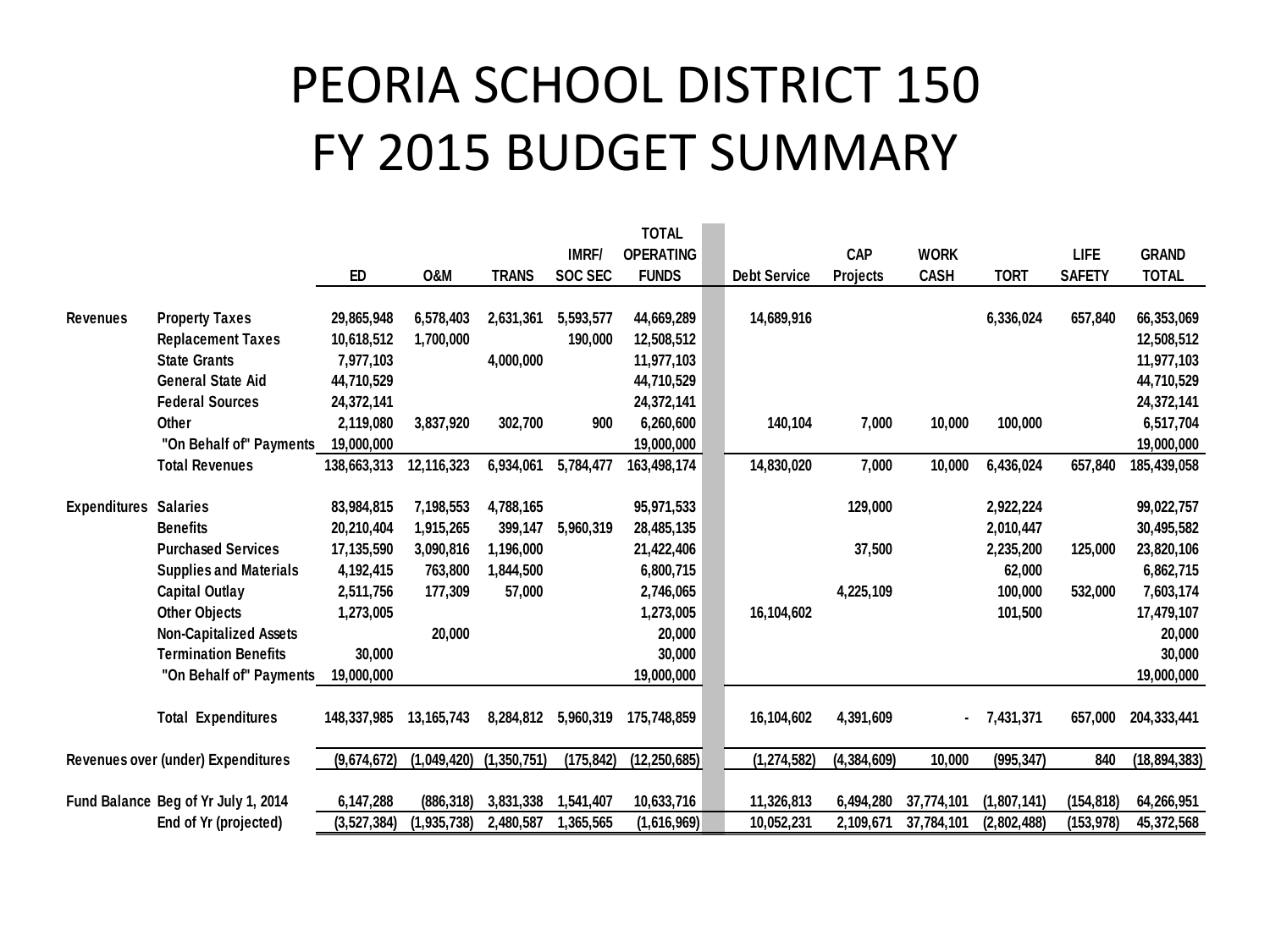

## FY2015 Budget and Management Initiatives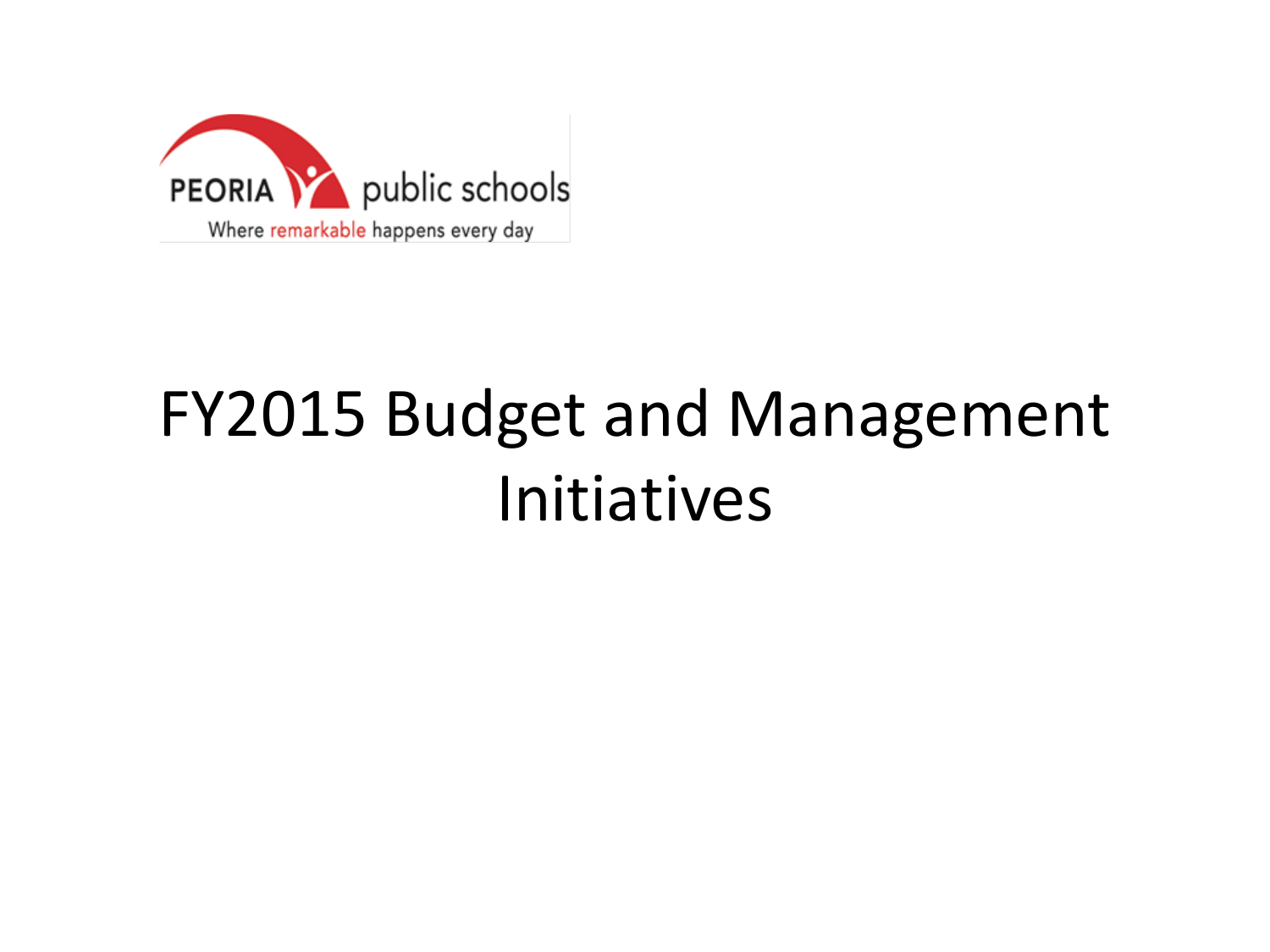### FY2015 Budget/Management Initiatives Strengthening Budget Processes

- Implement the District Budget Planning Committee and Subcommittees
	- Representatives of various administrative/functional areas
	- Committee charge provide counsel in overall budget development; identify programmatic and budget priorities; reduce or eliminate lower priority initiatives, identify, explore and recommend efficiency and cost saving opportunities
	- Subcommittees charges same concept as Budget Planning Committee but focused on a particular functional area (e.g., transportation, technology)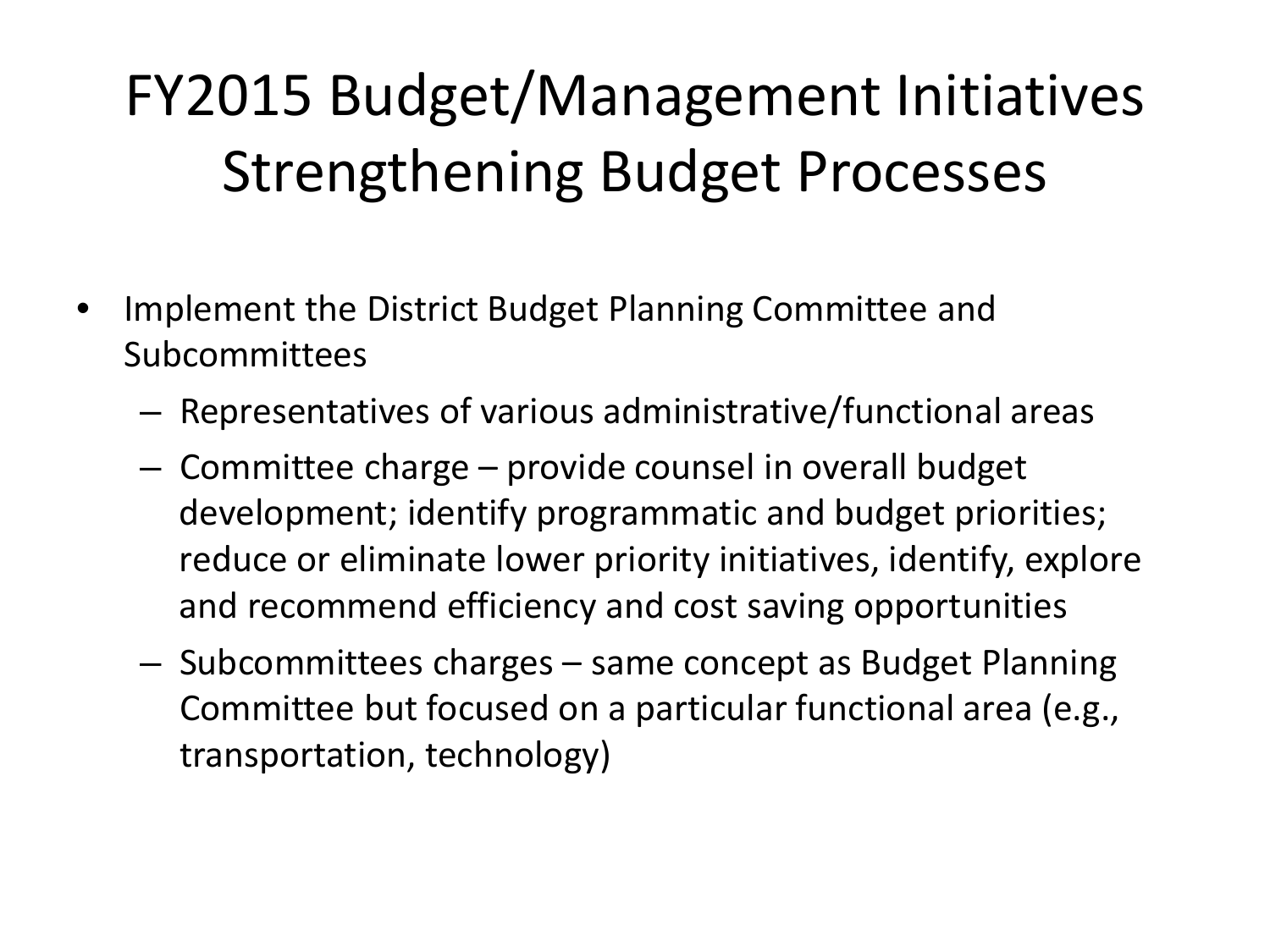### FY2015 Budget/Management Initiatives Strengthening Budget Processes

- Improve Budgetary Controls
	- Develop a stronger position control process
	- Improve budget development, implementation, monitoring and compliance processes
	- Encourage and support the identification of cost cutting initiatives (e.g., let departments retain a portion of budget savings)
	- Improve analytical/budget information for decision making
- Strengthen the Purchasing Process and Controls
	- Increase centralized purchases
	- Improve and be more aggressive in competitive bidding
	- Establish and communicate approval hierarchies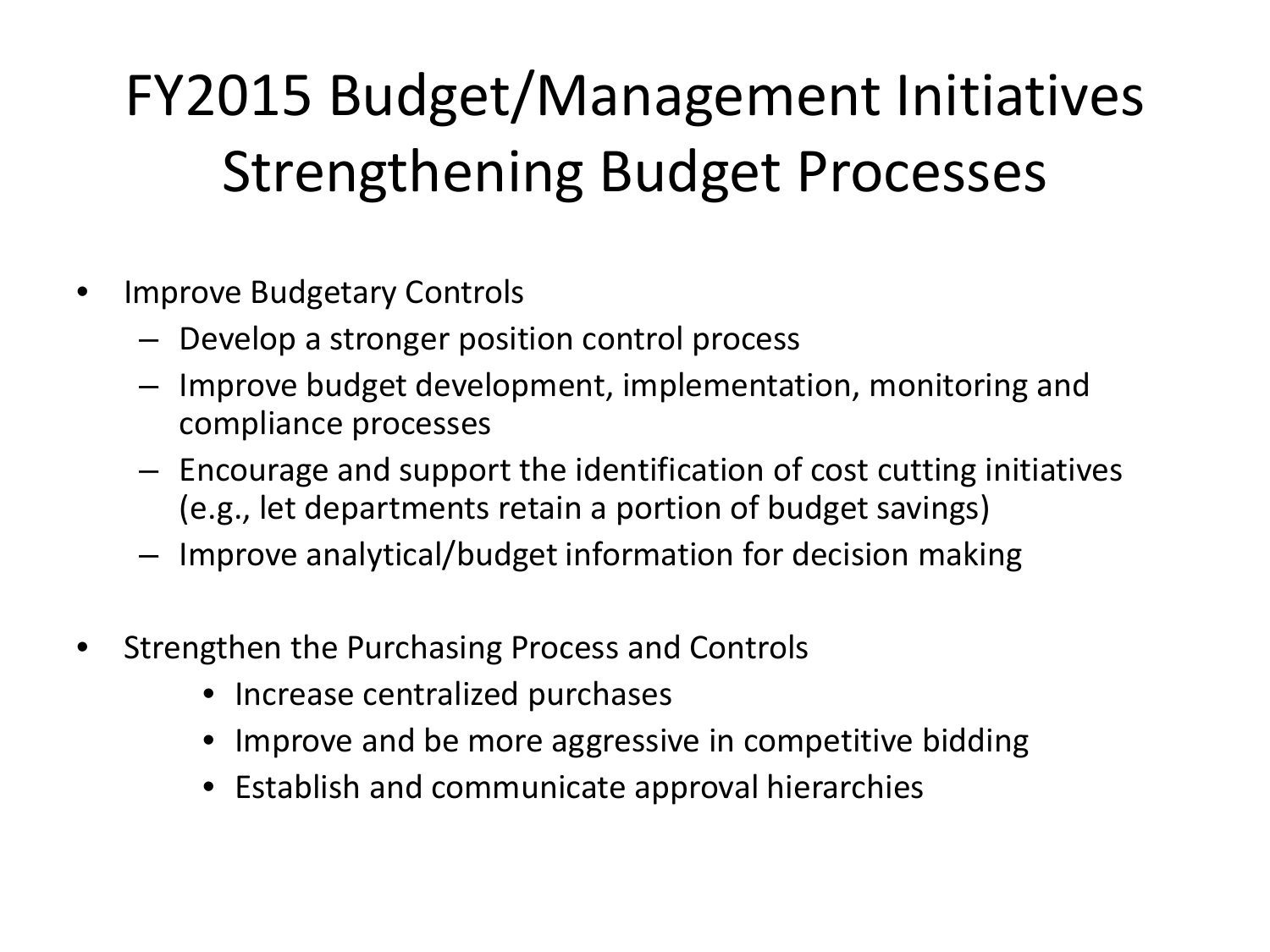

# FY2016 Budget Planning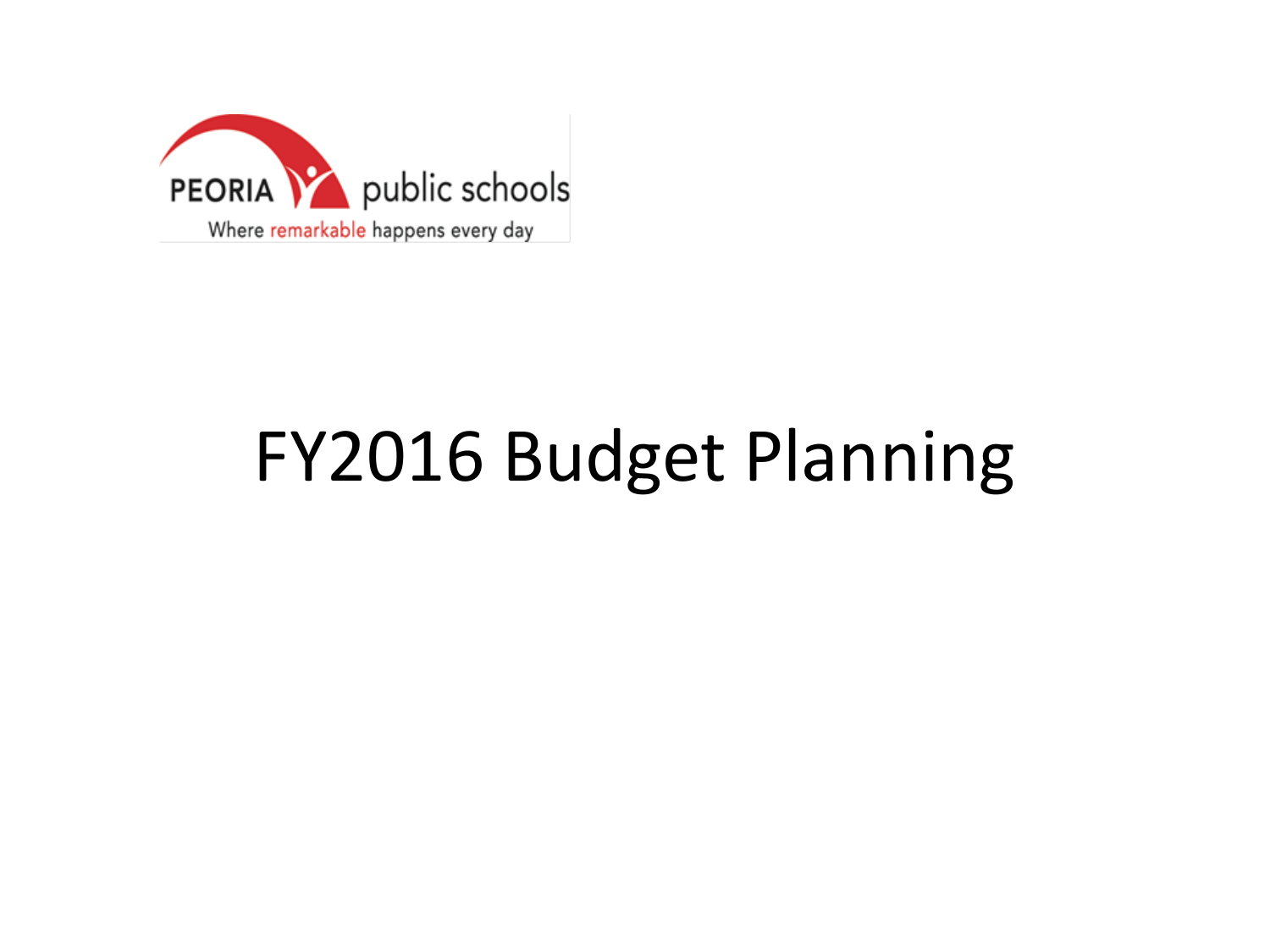### **FY2016 Budget Planning**

- Will commence FY2016 Budget Planning (for the fiscal year beginning July 1, 2015) during October 2014
- Budget Committee will begin by reviewing priorities in terms of the District's Strategic Plan goals and action steps
	- Identify programs and initiatives for stronger support
	- Identify new programs and initiatives to support
	- Identify programs and initiatives for reductions or elimination
	- Establish guidelines for planning for staffing levels
	- Assure that appropriate budget development, monitoring and compliance procedures are in place
	- Development of a long-term funding plan for facilities improvements
- Subcommittees will work in parallel with the Budget Committee on the same tasks